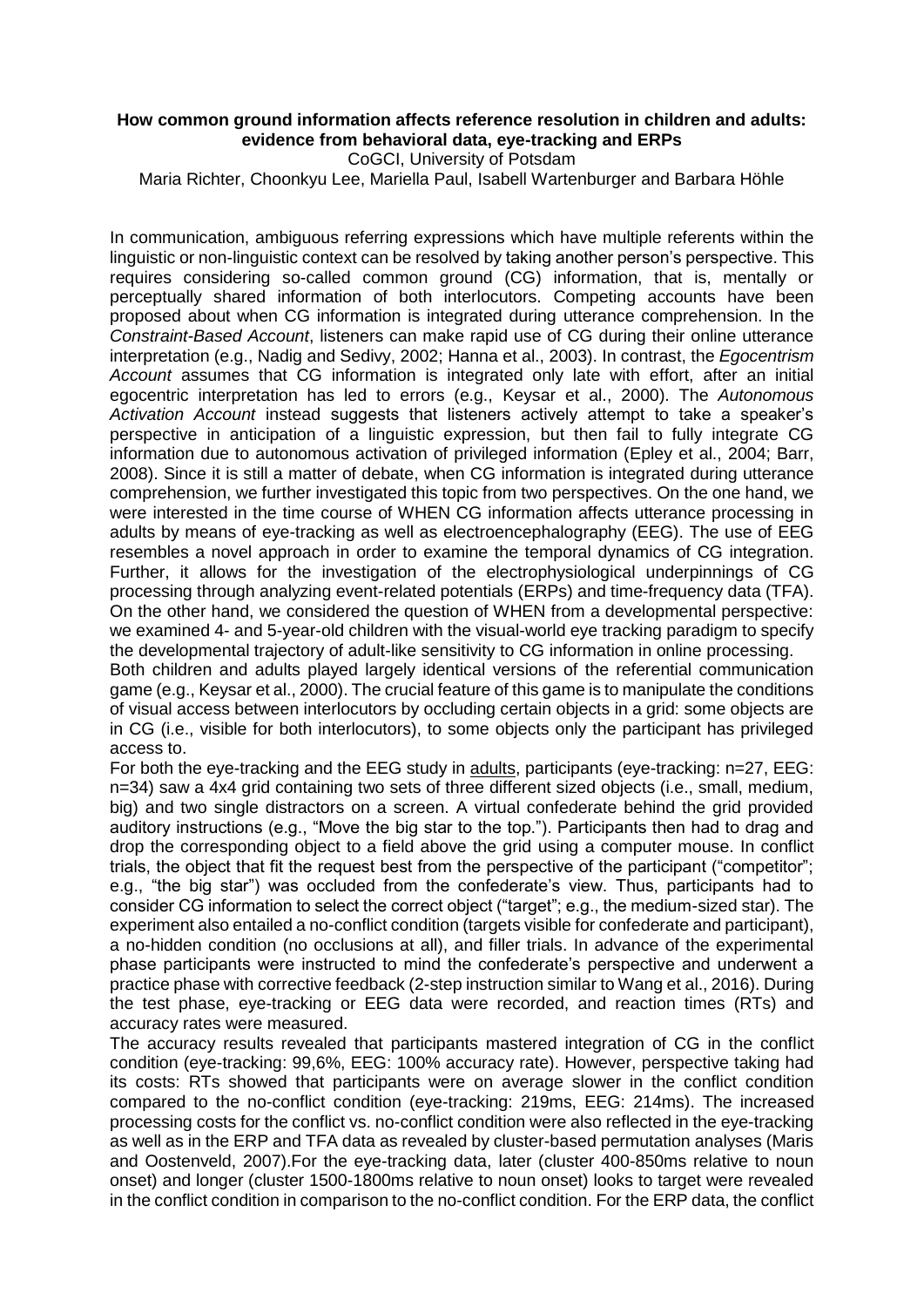condition elicited an enhanced late positivity in posterior (800-850ms relative to noun onset) and anterior (850-950ms and 1050-1150ms relative to noun onset) brain regions in comparison to the no-conflict condition. TFA data are sensitive to power changes in the frequency-bands and showed a power increase for the conflict vs. no-conflict conditions in theta (4-7 Hz) and alpha bands (8-12 Hz) 400-1050ms relative to noun onset.

In sum, all of the applied methods revealed processing differences between the conflict and no-conflict conditions. The differences starting around 400ms relative to the onset of the noun were signified by later and longer looks to target (eye-tracking), enhanced late positivities (ERPs) and a power increase mostly visible in the theta frequency band (TFA). Since late positivities index processes aligned to the modification of discourse representations as well as conflict resolution (e.g., van Herten et al., 2005; Bornkessel-Schlesewsky and Schlesewsky, 2008; Schumacher, 2009; McCleery et al., 2011), and since increased power in the theta band has been found to be associated to slow potentials in the ERPs (Herrmann et al., 2005), reflecting, for instance, the processing of complex events (Başar et al., 2001),the integration of CG information seemed to be an effortful and relatively late process (i.e., 400ms after the presentation of the critical noun). Our findings therefore rather support the Egocentrism Account (Keysar et al., 2000), or the Autonomous Activation Account (Barr, 2008), rather than the Constraint-Based Account (Nadig and Sedivy, 2002; Hanna et al., 2003).This is especially remarkable in our setting, as clear instructions were given, the repetition rate was high, and the responses were perfectly accurate.

In the developmental literature, there is a similar conflict between studies that find immediate online effects of CG information on eye-movements in children (Nadig and Sedivy, 2002) and those that demonstrate autonomous activation of privileged information in eye-movements in both children and adults (Epley et al., 2004). In a parallel study with four- and five-year-old children, we investigated the developmental trajectory of adult-like sensitivity to CG information in online processing of reference. In this study, we presented pre-recorded videos of a 3x3 grid and an adult confederate making requests, such as "Pick up the small horse", to the participant. We also tracked children's eye-movements to find out whether and at what point in the sentence processing children take CG information into account. In a preliminary analysis, the gaze data showed that, in the conflict condition, looks to the hidden competitor increased dramatically around the beginning of the critical size or position adjective for most participants (from 3% at 600ms after the auditory onset to 34% at 1700ms), while looks to the target in common ground increased much less overall (from 8% to 14% in the same interval). In the noconflict condition, in contrast, looks to the target in common ground increased dramatically (from 11% at 600ms to 42% at 1700ms), while those to a hidden object hardly increased at all (from 11% to 13%). Analysis of the behavioral responses from our pilot study with real-life interaction with an adult speaker showed that both age groups mostly ignored the speaker's perspective (17 out of 30 failed all critical trials), although 5-year-olds had a statistically nonsignificant tendency to choose the non-privileged object more often (40%) than 4-year-olds (20%). In sum, children up to about 6 years of age have difficulty taking an interlocutor's visual perspective while determining the relevant referential domain in general, even though older children showed a tendency toward developing this ability. These results support Epley et al.'s (2004) account in which autonomous activation of privileged information is difficult to suppress especially for children even after training on the use of CG information.